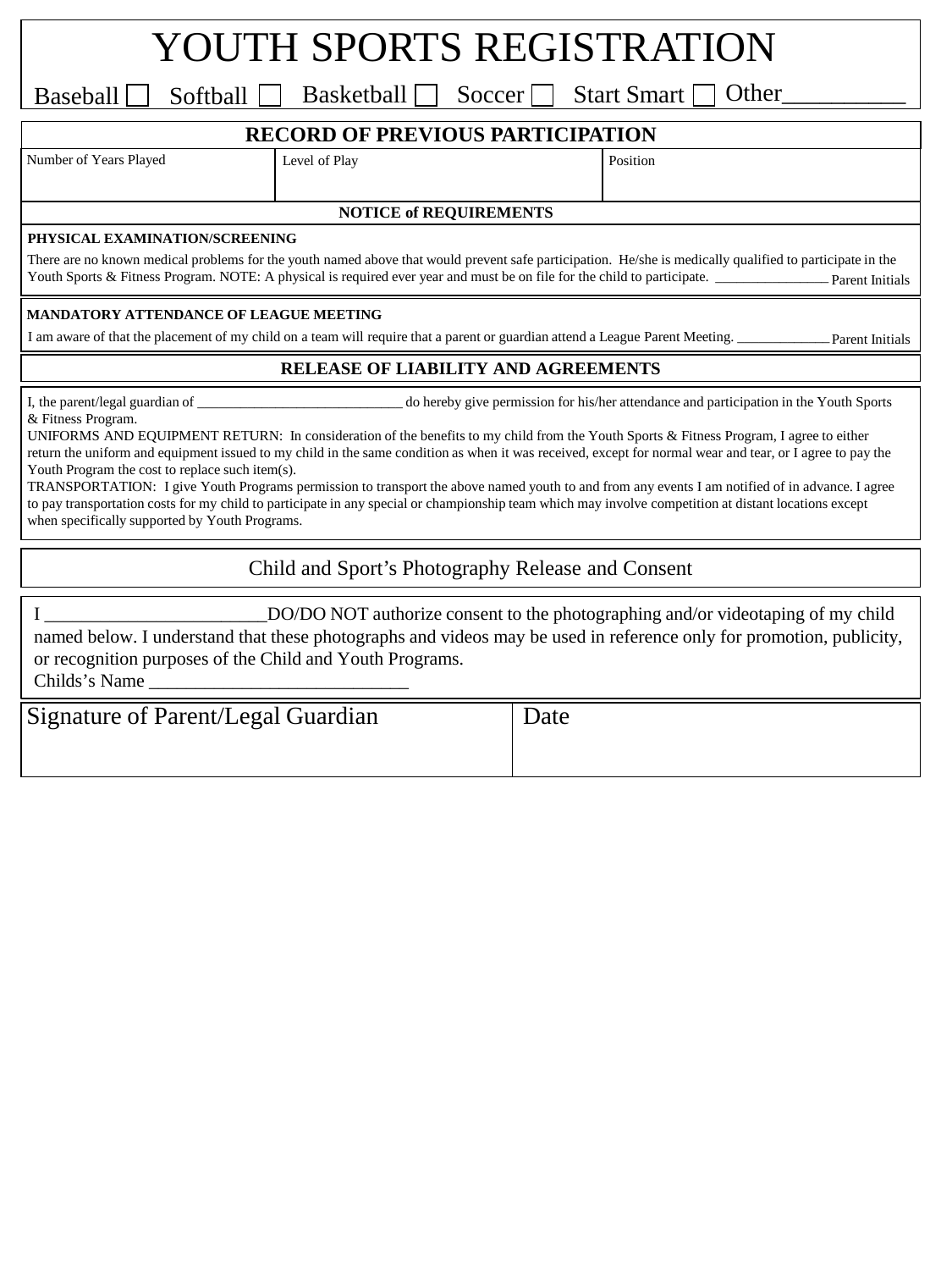## **AIR FORCE YOUTH PROGRAMS REGISTRATION**

*PRIVACY ACT STATEMENT*

AUTHORITY: Title 10 U.S.C. 8012 and 44 U.S.C. 3101.

PRINCIPLE PURPOSES: To register dependent youth of military, retired and DoD personnel in the Air Force Youth Programs. Providing Youth Programs the authorization for medical treatment in emergency situations; authorization for transportation; record youth/family information; photo use authorization; and releasing of liability.

ROUTINE USES: This form may be disclosed to any DoD component or part thereof, and upon request to other Federal, State and local government agencies in the pursuit of their official duties; disclosed to news media; used for other lawful purposes including law enforcement and litigation.

DISCLOSURE IS VOLUNTARY: Failure to provide the information may preclude the individual from participation in Air Force sponsored youth programs.

| YOUTH NAME<br>LAST, FIRST, MI  | SPONSOR NAME / RANK<br>LAST, FIRST | <b>SPOUSE NAME / RANK</b><br>LAST, FIRST | <b>IEMERGENCY CONTACT</b><br>OTHER THAN PARENT |
|--------------------------------|------------------------------------|------------------------------------------|------------------------------------------------|
| BIRTHDATE / AGE                | <b>ORGANIZATION</b>                | <b>HOME ADDRESS</b>                      | <b>EMERGENCY PHONE</b><br>SAME AS CONTACT      |
| MALE / FEMALE                  | <b>WORK PHONE</b>                  | <b>WORK PHONE</b>                        | PHOTO PERMISSION<br>YES / NO                   |
| YOUTH HOME EMAIL               | <b>CELL PHONE</b>                  | <b>CELL PHONE</b>                        | <b>SPONSOR WORK EMAIL</b>                      |
| <b>HOBBIES &amp; INTERESTS</b> | SPONSOR SS#<br>(LAST 4)            | <b>HOME PHONE</b>                        | <b>PARENT VOLUNTEER</b><br>YES / NO            |

SPECIAL NEEDS CARE / ILLNESS / ALLERGIES / INJURIES

#### **RELEASE OF LIABILIITY AND AGREEMENTS**

**MEDICAL CARE AUTHORIZATION:** I hereby authorize my child to receive emergency medical treatment whenever it is deemed necessary at any U.S. Military Facility or any other medical facility when a U.S. Military Medical Facility is not avaliable.

HOLD AND SAVE HARMLESS AGREEMENT: Now therefore, in consideration of mutual covenants and agreements between the parties here to it is agreed as follows: We the parents of the above named youth agree to save and hold harmless as well as defend the Base Youth Programs, Services Division's Central Base Fund, Department of the Air Force and the contractor from and against any and all claims, demands, actions, debts, liabilities and attorney's fees. Parent further agrees to save and hold harmless the contractor and all other parties involved from and on account of damages of any kind which the youth may suffer as a result of the acts of participating in the program.

**TRANSPORTATION/FIELD TRIP:** I give Youth Programs permission to transport the aboved named youth to and from any events that I am notified of in advance.

SIGNATURE OF PARENT/LEGAL GUARDIAN PATE

#### **FOR USE BY YOUTH PROGRAM STAFF (COMPLETE & INITIAL)**

| PROGRAM ORIENTATION DATE | MEMBERSHIP CARD ISSUE DATE | MEMBERSHIP CARD NUMBER |
|--------------------------|----------------------------|------------------------|
| <b>EXPIRATION DATE</b>   | MEMBERSHIP FEE PAID        | STAFF INITIAL / DATE   |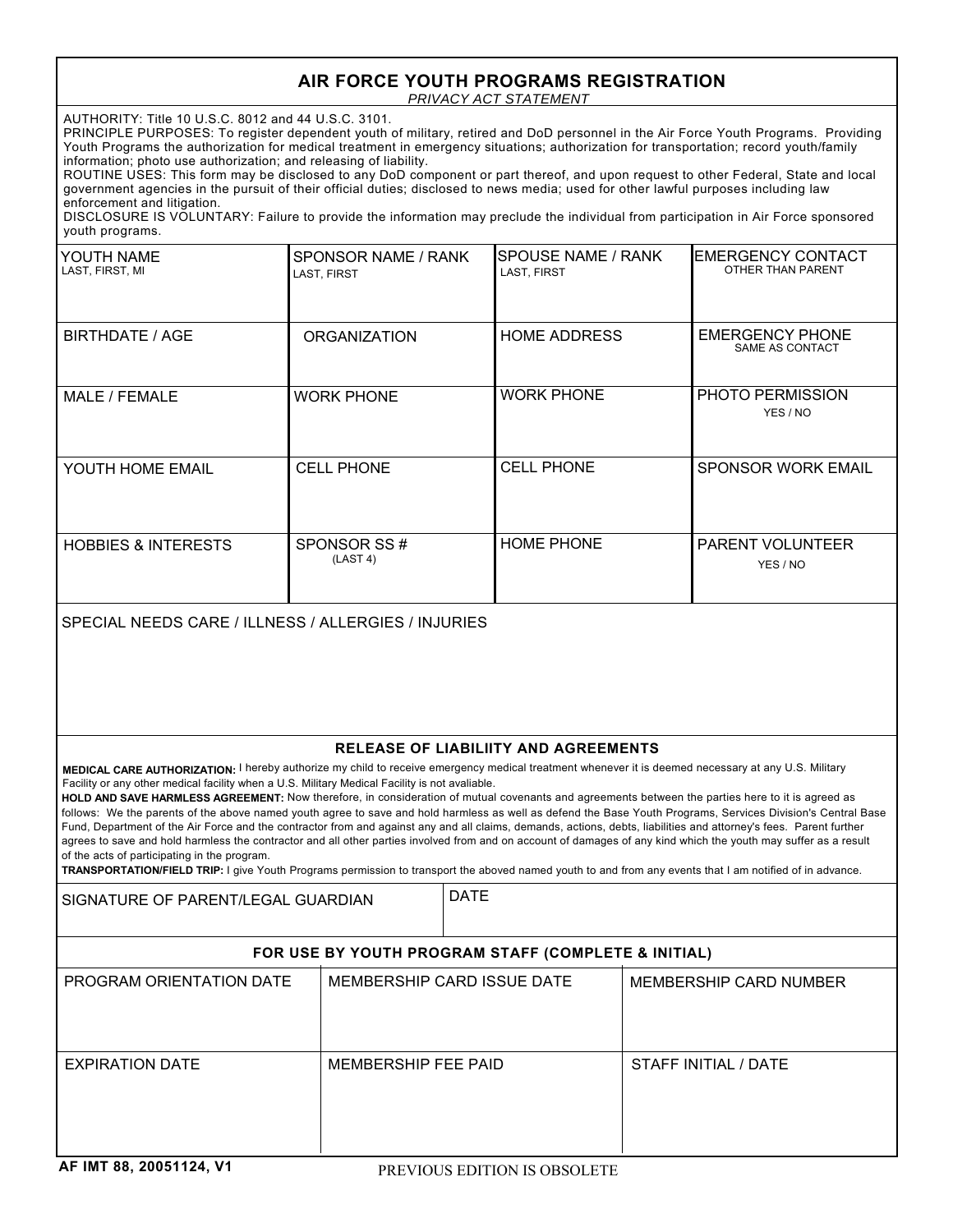# *NYSCA Parents Code of Ethics*

## *I hereby pledge to provide positive support, care and encouragement for my child participating in youth sports by following this Code of Ethics.*

**I** will encourage good sportsmanship by demonstrating positive support for all players, coaches and officials at every game, practice or other youth sports events.

**I** will place the emotional and physical well-being of my child ahead of any personal desire to win.

**I** will insist that my child play in a safe and healthy environment.

**I** will provide support for coaches and officials working with my child to provide a positive, enjoyable experience for all.

**I** will demand a drug and alcohol-free sports environment for my child and agree to assist by refraining from their use at all youth sports events.

**I** will remember that the game is for children and not for adults.

**I** will do my very best to make youth sports fun for my child.

**I** will ask my child to treat other players, coaches, fans, and officials with respect regardless of race, sex, creed, or ability.

**I** will promise to help my child enjoy the youth sports experience within my personal constraints by assisting with coaching, being a respectful fan, providing transportation or whatever I am capable of doing.

**I** will require that my child's coach be trained in the responsibilities of being a youth sports coach and that the coach agrees to the youth sports Coaches' Code of Ethics.

**I** will read the NYSCA National Standards for Youth Sports and do everything in my power to assist all youth sports organizations to implement and enforce them.

\_\_\_\_\_\_\_\_\_\_\_\_\_\_\_\_\_\_\_\_\_\_\_\_\_ \_\_\_\_\_\_\_\_\_\_\_\_\_\_\_\_\_\_\_\_\_\_\_\_\_ \_\_\_\_\_\_\_\_\_\_\_\_